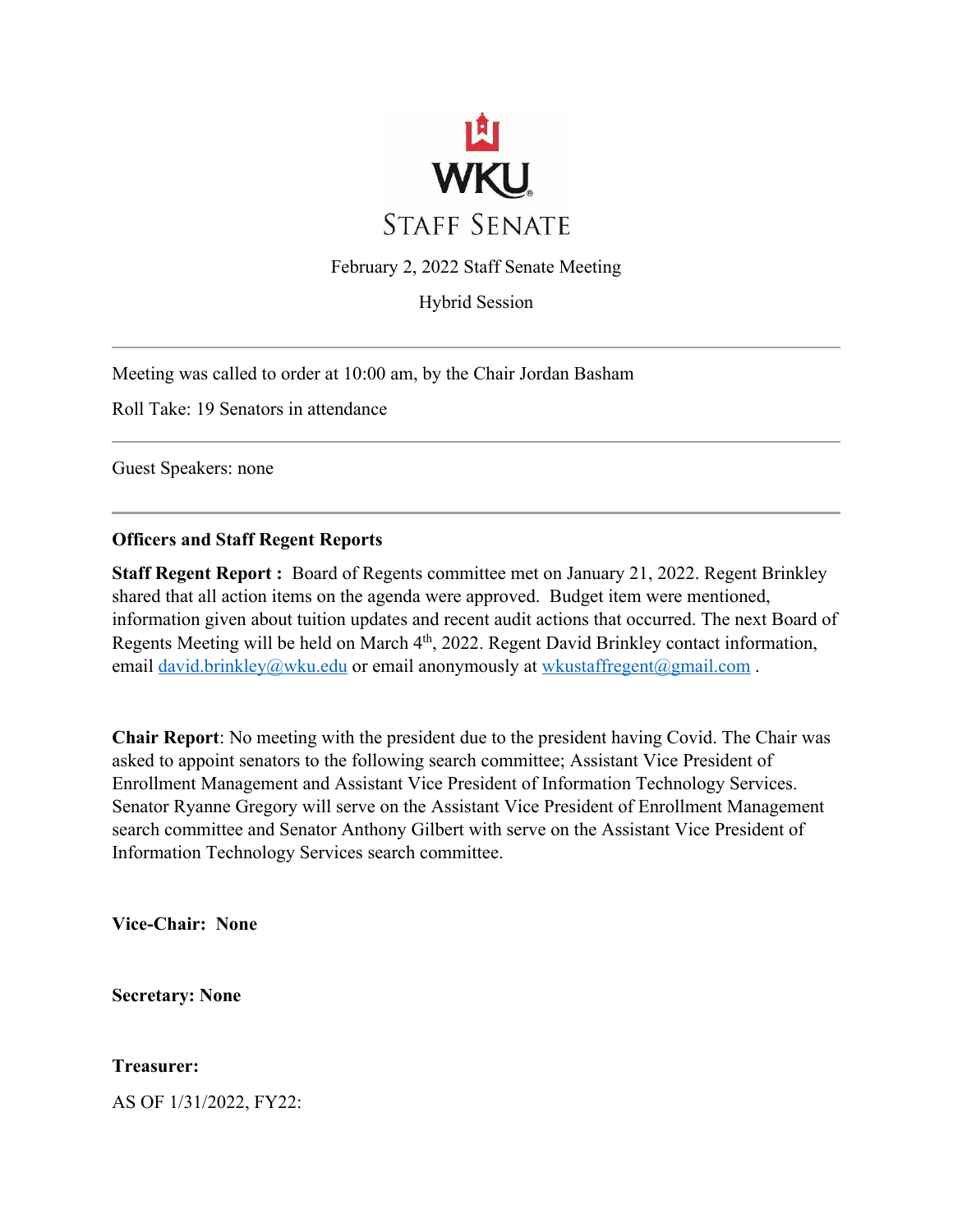E&G Index  $-100600$ 

- Starting Balance =  $$3,090.97$
- Additions  $= $0.00$
- Disbursements =  $$0.00$  [Approved \$25.00 expense for minutes training]
- Ending Balance =  $$3,090.97$

WKUF Account (Staff Senate Excellence Fund) – 110860

- Starting Balance =  $$1,458.40$
- Additions  $= $30.85$
- Disbursements  $= $25.38$  (candy for Staff Star Award recipients)
- Ending Balance =  $$1,463.87$

CHF Account (Book Scholarship) – 800139

- Starting Balance  $= $1,491.20$
- Additions  $= $0.00$
- Disbursements = \$0.00 [have authorized two Fall 2021 Book Scholarships]
- Ending Balance  $= $1,491.20$

# **Parliamentarian Report : None**

**Communication Office**r**: None**

# **Technology Officer: None**

# **Committee Reports:**

**Workforce Committee:** Senator Tanya Vincent asked for a discussion about an email regarding time off. This was discussed in new business.

**Budget & Finance:** Chair Basham reported that the committee will begin meeting regularly on Thursday starting February 10<sup>th</sup>, 2022

# **Communication & Technology Report**: None

**University Committee**: Senator Jarrod Smith mentioned that the DEI Ad-Hoc had their first meeting on January 19<sup>th</sup> and discussed ideas and groundwork for the committee. They would like to work with HR to provide more exposure for resources for staff with DEI. They are going to review the results from the staff satisfaction survey and use that going forward.

#### **Old Business: None**